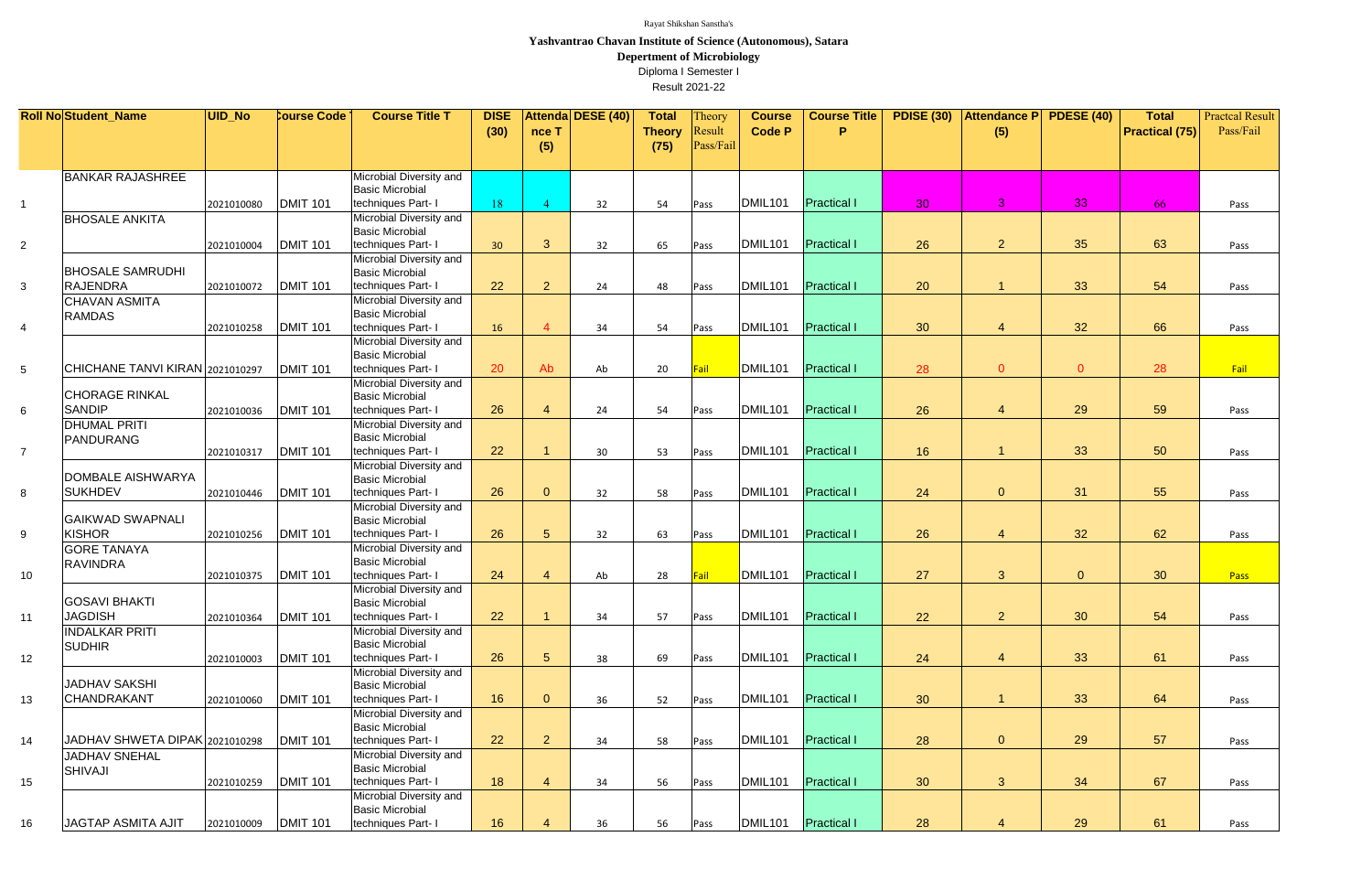|    | <b>KADAM SAKSHI</b>       |            |                 | Microbial Diversity and<br><b>Basic Microbial</b>    |                |                |    |    |      |                     |                    |                |                |                |                |      |
|----|---------------------------|------------|-----------------|------------------------------------------------------|----------------|----------------|----|----|------|---------------------|--------------------|----------------|----------------|----------------|----------------|------|
| 17 | <b>SANTOSH</b>            |            | <b>DMIT 101</b> | techniques Part- I                                   | $\overline{0}$ | $\overline{0}$ | Ab | Ab | Fail | DMIL <sub>101</sub> | <b>Practical I</b> | $\overline{0}$ | $\overline{0}$ | Ab             | $\overline{0}$ | Fail |
|    |                           |            |                 | Microbial Diversity and                              |                |                |    |    |      |                     |                    |                |                |                |                |      |
|    | <b>KADAM SAKSHI</b>       |            |                 | <b>Basic Microbial</b>                               |                |                |    |    |      |                     |                    |                |                |                |                |      |
| 18 | <b>SHARAD</b>             | 2021010366 | <b>DMIT 101</b> | techniques Part- I                                   | 20             | $\mathbf{3}$   | 32 | 55 | Pass | DMIL <sub>101</sub> | <b>Practical I</b> | 18             | 3              | 31             | 52             | Pass |
|    | <b>KADAM SANDHYA</b>      |            |                 | Microbial Diversity and                              |                |                |    |    |      |                     |                    |                |                |                |                |      |
|    | <b>ASHOK</b>              |            |                 | <b>Basic Microbial</b>                               |                |                |    |    |      |                     |                    |                |                |                |                |      |
| 19 |                           | 2021010343 | <b>DMIT 101</b> | techniques Part- I                                   | 20             | $\overline{2}$ | 38 | 60 | Pass | DMIL <sub>101</sub> | <b>Practical I</b> | 30             | $\overline{2}$ | 33             | 65             | Pass |
|    |                           |            |                 | Microbial Diversity and                              |                |                |    |    |      |                     |                    |                |                |                |                |      |
|    | <b>KALBHOR</b>            |            |                 | <b>Basic Microbial</b>                               |                |                |    |    |      |                     |                    |                |                |                |                |      |
| 20 | <b>PAWANKUMAR SUNIL</b>   | 2021010306 | <b>DMIT 101</b> | techniques Part- I                                   | 22             | $\overline{0}$ | 24 | 46 | Pass | DMIL <sub>101</sub> | <b>Practical I</b> | 26             | $\overline{0}$ | 29             | 55             | Pass |
|    | <b>KAMBALE RADHIKA</b>    |            |                 | Microbial Diversity and                              |                |                |    |    |      |                     |                    |                |                |                |                |      |
|    | <b>RAMCHANDRA</b>         |            |                 | <b>Basic Microbial</b>                               |                |                |    |    |      |                     |                    |                |                |                |                |      |
| 21 |                           | 2021010305 | <b>DMIT 101</b> | techniques Part- I                                   | 20             |                | 36 | 57 | Pass | DMIL <sub>101</sub> | <b>Practical I</b> | 22             | 2 <sup>1</sup> | 29             | 53             | Pass |
|    | <b>KATYARE HEMANGI</b>    |            |                 | Microbial Diversity and<br><b>Basic Microbial</b>    |                |                |    |    |      |                     |                    |                |                |                |                |      |
| 22 | <b>JOGENDRA</b>           | 2021010405 | <b>DMIT 101</b> | techniques Part- I                                   | 16             | $\overline{0}$ | 38 | 54 | Pass | DMIL <sub>101</sub> | <b>Practical I</b> | $\overline{0}$ |                | 29             | 30             | Pass |
|    | <b>KHAMKAR PRAJAKTA</b>   |            |                 | <b>Microbial Diversity and</b>                       |                |                |    |    |      |                     |                    |                |                |                |                |      |
|    | <b>SOMNATH</b>            |            |                 | <b>Basic Microbial</b>                               |                |                |    |    |      |                     |                    |                |                |                |                |      |
| 23 |                           | 2021010022 | <b>DMIT 101</b> | techniques Part- I                                   | 24             | $\overline{0}$ | 38 | 62 | Pass | DMIL <sub>101</sub> | <b>Practical I</b> | 20             |                | 35             | 56             | Pass |
|    | <b>KHAMKAR SAYALI</b>     |            |                 | Microbial Diversity and                              |                |                |    |    |      |                     |                    |                |                |                |                |      |
|    | <b>VASANT</b>             |            |                 | <b>Basic Microbial</b>                               |                |                |    |    |      |                     |                    |                |                |                |                |      |
| 24 |                           | 2021010054 | <b>DMIT 101</b> | techniques Part- I                                   | 26             | $\overline{0}$ | 34 | 60 | Pass | DMIL <sub>101</sub> | <b>Practical I</b> | 20             | $\overline{0}$ | 34             | 54             | Pass |
|    | <b>KHAMKAR SHREYA</b>     |            |                 | Microbial Diversity and                              |                |                |    |    |      |                     |                    |                |                |                |                |      |
|    | <b>VIJAY</b>              |            |                 | <b>Basic Microbial</b>                               |                |                |    |    |      |                     |                    |                |                |                |                |      |
| 25 |                           | 2021010053 | <b>DMIT 101</b> | techniques Part- I                                   | 26             | 2 <sup>1</sup> | 28 | 56 | Pass | DMIL <sub>101</sub> | <b>Practical I</b> | 18             |                | 34             | 53             | Pass |
|    | KHARADE VAISHNAVI         |            |                 | Microbial Diversity and<br><b>Basic Microbial</b>    |                |                |    |    |      |                     |                    |                |                |                |                |      |
| 26 | <b>SANJAY</b>             |            | <b>DMIT 101</b> | techniques Part- I                                   | 20             | 3              | 38 | 61 | Pass | DMIL <sub>101</sub> | <b>Practical I</b> | 26             | 3              | 33             | 62             | Pass |
|    | <b>KOKARE TANMAY</b>      |            |                 | Microbial Diversity and                              |                |                |    |    |      |                     |                    |                |                |                |                |      |
|    | <b>KASHINATH</b>          |            |                 | <b>Basic Microbial</b>                               |                |                |    |    |      |                     |                    |                |                |                |                |      |
| 27 |                           | 2021010270 | <b>DMIT 101</b> | techniques Part- I                                   | $\overline{0}$ | $\overline{0}$ | Ab | Ab | Fail | DMIL <sub>101</sub> | <b>Practical I</b> | $\overline{0}$ | $\overline{0}$ | $\overline{0}$ | Ab             | Fail |
|    |                           |            |                 | Microbial Diversity and                              |                |                |    |    |      |                     |                    |                |                |                |                |      |
|    | <b>KORADE PRASAD</b>      |            |                 | <b>Basic Microbial</b>                               |                |                |    |    |      |                     |                    |                |                |                |                |      |
| 28 | <b>KRUSHNA</b>            | 2021010199 | <b>DMIT 101</b> | techniques Part- I                                   | 26             |                | 28 | 55 | Pass | DMIL <sub>101</sub> | <b>Practical I</b> | 18             | 2 <sup>2</sup> | 35             | 55             | Pass |
|    |                           |            |                 | Microbial Diversity and                              |                |                |    |    |      |                     |                    |                |                |                |                |      |
|    | <b>MANE RUCHITA</b>       |            |                 | <b>Basic Microbial</b>                               |                |                |    |    |      |                     |                    |                |                |                |                |      |
| 29 | <b>NANDKUMAR</b>          | 2021010380 | <b>DMIT 101</b> | techniques Part- I                                   | 16             | 3 <sup>5</sup> | 26 | 45 | Pass | DMIL <sub>101</sub> | <b>Practical I</b> | 22             |                | 29             | 52             | Pass |
|    | <b>MANE YASH HANUMANT</b> |            |                 | Microbial Diversity and<br><b>Basic Microbial</b>    |                |                |    |    |      |                     |                    |                |                |                |                |      |
| 30 |                           | 2021010028 | <b>DMIT 101</b> | techniques Part- I                                   | $\overline{0}$ | $\overline{0}$ | Ab | Ab | Fail | DMIL <sub>101</sub> | <b>Practical I</b> | $\overline{0}$ | $\overline{0}$ | Ab             | Ab             | Fail |
|    |                           |            |                 | Microbial Diversity and                              |                |                |    |    |      |                     |                    |                |                |                |                |      |
|    | <b>MANGALE SWAPNIL</b>    |            |                 | <b>Basic Microbial</b>                               |                |                |    |    |      |                     |                    |                |                |                |                |      |
| 31 | <b>DILIP</b>              | 2021010294 | <b>DMIT 101</b> | techniques Part- I                                   | 20             | $\overline{0}$ | 24 | 44 | Pass | DMIL <sub>101</sub> | <b>Practical I</b> | 22             | $\overline{0}$ | 33             | 55             | Pass |
|    |                           |            |                 | Microbial Diversity and                              |                |                |    |    |      |                     |                    |                |                |                |                |      |
|    |                           |            |                 | <b>Basic Microbial</b>                               |                |                |    |    |      |                     |                    |                |                |                |                |      |
| 32 | <b>MASKE SAKSHI SUNIL</b> | 2021010344 | <b>DMIT 101</b> | techniques Part- I                                   | 16             | $\overline{4}$ | 20 | 40 | Pass | DMIL <sub>101</sub> | <b>Practical I</b> | 26             | $\mathbf{3}$   | 33             | 62             | Pass |
|    | MHETRE PRUTHVIRAJ         |            |                 | Microbial Diversity and                              |                |                |    |    |      |                     |                    |                |                |                |                |      |
|    | <b>SURENDRA</b>           |            |                 | <b>Basic Microbial</b>                               |                |                |    |    |      |                     |                    |                |                |                |                |      |
| 33 |                           | 2021010221 | <b>DMIT 101</b> | techniques Part- I<br><b>Microbial Diversity and</b> | 24             | $\overline{4}$ | 34 | 62 | Pass | DMIL <sub>101</sub> | <b>Practical I</b> | 30             | $\mathbf{3}$   | 32             | 65             | Pass |
|    | <b>MOHITE SURAJ</b>       |            |                 | <b>Basic Microbial</b>                               |                |                |    |    |      |                     |                    |                |                |                |                |      |
| 34 | <b>SANTOSH</b>            | 2021010307 | <b>DMIT 101</b> | techniques Part- I                                   | 22             | $\overline{0}$ | 24 | 46 | Pass | DMIL <sub>101</sub> | <b>Practical I</b> | 28             | $\overline{0}$ | 32             | 60             | Pass |
|    |                           |            |                 | <b>Microbial Diversity and</b>                       |                |                |    |    |      |                     |                    |                |                |                |                |      |
|    |                           |            |                 | <b>Basic Microbial</b>                               |                |                |    |    |      |                     |                    |                |                |                |                |      |
| 35 | MORE SANIKA SURESH        | 2021010384 | <b>DMIT 101</b> | techniques Part- I                                   | 22             | $\overline{0}$ | 24 | 46 | Pass | DMIL <sub>101</sub> | <b>Practical I</b> | 20             | $\overline{0}$ | 32             | 52             | Pass |
|    | <b>NIPANE SAYALI</b>      |            |                 | Microbial Diversity and                              |                |                |    |    |      |                     |                    |                |                |                |                |      |
|    | <b>KRUSHNAT</b>           |            |                 | <b>Basic Microbial</b>                               |                |                |    |    |      |                     |                    |                |                |                |                |      |
| 36 |                           | 2021010088 | <b>DMIT 101</b> | techniques Part- I                                   | 20             | 3 <sup>5</sup> | 40 | 63 | Pass | DMIL <sub>101</sub> | <b>Practical I</b> | 24             | 3 <sup>1</sup> | 32             | 59             | Pass |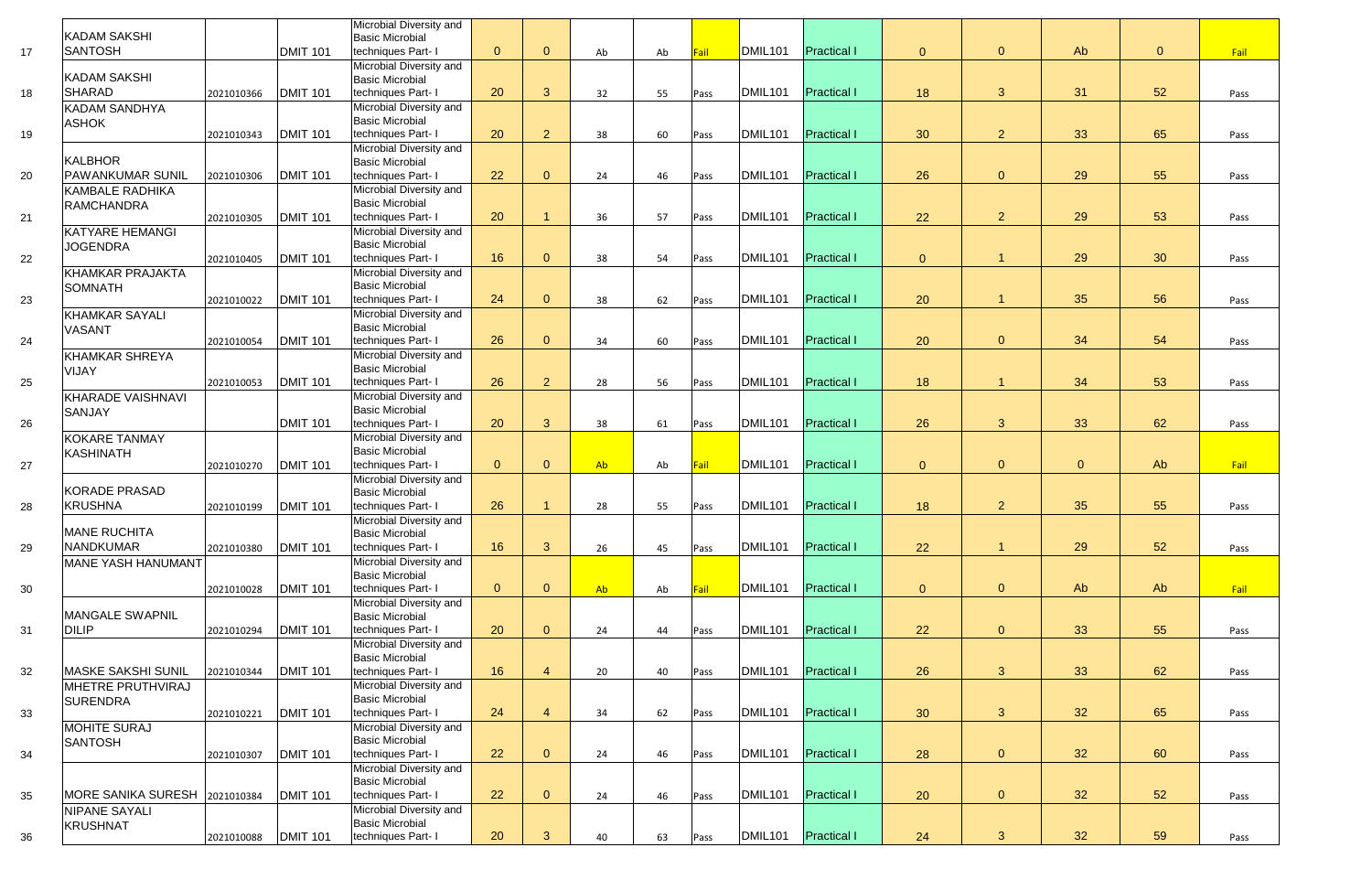|    | <b>PATHAN SAJIDA</b>                  |            |                 | Microbial Diversity and<br><b>Basic Microbial</b>        |    |                            |    |    |      |                     |                    |    |                |    |    |      |
|----|---------------------------------------|------------|-----------------|----------------------------------------------------------|----|----------------------------|----|----|------|---------------------|--------------------|----|----------------|----|----|------|
| 37 | <b>RUSTUM</b>                         | 2021010248 | <b>DMIT 101</b> | techniques Part- I                                       | 18 | $\boldsymbol{\mathcal{A}}$ | 34 | 56 | Pass | DMIL101             | <b>Practical I</b> | 22 | $\mathbf{3}$   | 33 | 58 | Pass |
|    |                                       |            |                 | Microbial Diversity and                                  |    |                            |    |    |      |                     |                    |    |                |    |    |      |
|    | <b>PAWAR DIPALI</b><br><b>SUBHASH</b> |            |                 | <b>Basic Microbial</b>                                   | 20 | $\mathbf{3}$               |    |    |      | DMIL101             | <b>Practical I</b> |    |                | 35 | 69 |      |
| 38 |                                       | 2021010057 | DMIT 101        | techniques Part- I<br>Microbial Diversity and            |    |                            | 36 | 59 | Pass |                     |                    | 30 | $\overline{4}$ |    |    | Pass |
|    |                                       |            |                 | <b>Basic Microbial</b>                                   |    |                            |    |    |      |                     |                    |    |                |    |    |      |
| 39 | PAWAR NIKITA SURESH 2021010008        |            | <b>DMIT 101</b> | techniques Part- I                                       | 14 | 3 <sup>5</sup>             | 34 | 51 | Pass | DMIL <sub>101</sub> | <b>Practical I</b> | 26 | $\mathbf{3}$   | 29 | 58 | Pass |
|    | <b>PAWAR POOJA</b>                    |            |                 | <b>Microbial Diversity and</b>                           |    |                            |    |    |      |                     |                    |    |                |    |    |      |
| 40 | <b>SHAMRAO</b>                        | 2021010334 | <b>DMIT 101</b> | <b>Basic Microbial</b><br>techniques Part- I             | 16 | $\overline{4}$             | 30 | 50 | Pass | DMIL <sub>101</sub> | <b>Practical I</b> | 26 | $\overline{4}$ | 33 | 63 | Pass |
|    |                                       |            |                 | <b>Microbial Diversity and</b>                           |    |                            |    |    |      |                     |                    |    |                |    |    |      |
|    | PAWAR PRANITA                         |            |                 | <b>Basic Microbial</b>                                   |    |                            |    |    |      |                     |                    |    |                |    |    |      |
| 41 | <b>PRAMOD</b>                         | 2021010312 | <b>DMIT 101</b> | techniques Part- I                                       | 18 | 3                          | 34 | 55 | Pass | <b>DMIL101</b>      | <b>Practical I</b> | 20 | $\overline{4}$ | 30 | 54 | Pass |
|    | <b>PAWAR SANIKA</b><br><b>TUKARAM</b> |            |                 | Microbial Diversity and<br><b>Basic Microbial</b>        |    |                            |    |    |      |                     |                    |    |                |    |    |      |
| 42 |                                       | 2021010019 | <b>DMIT 101</b> | techniques Part- I                                       | 14 |                            | 26 | 41 | Pass | DMIL <sub>101</sub> | <b>Practical I</b> | 26 | $\overline{2}$ | 31 | 59 | Pass |
|    | PHADATARE SOURABH                     |            |                 | Microbial Diversity and                                  |    |                            |    |    |      |                     |                    |    |                |    |    |      |
| 43 | <b>VISHWAS</b>                        |            | <b>DMIT 101</b> | <b>Basic Microbial</b><br>techniques Part- I             | 22 | $\overline{0}$             | 32 | 54 |      | DMIL <sub>101</sub> | <b>Practical I</b> | 24 | $\overline{0}$ | 36 | 60 | Pass |
|    | PIMPALE ROHINI                        | 2021010195 |                 | Microbial Diversity and                                  |    |                            |    |    | Pass |                     |                    |    |                |    |    |      |
|    | <b>ANANDA</b>                         |            |                 | <b>Basic Microbial</b>                                   |    |                            |    |    |      |                     |                    |    |                |    |    |      |
| 44 |                                       | 2021010074 | <b>DMIT 101</b> | techniques Part- I                                       | 12 | 5 <sup>5</sup>             | 30 | 47 | Pass | DMIL <sub>101</sub> | <b>Practical I</b> | 26 | 5 <sup>5</sup> | 32 | 63 | Pass |
|    | PORE PRATIKSHA                        |            |                 | <b>Microbial Diversity and</b><br><b>Basic Microbial</b> |    |                            |    |    |      |                     |                    |    |                |    |    |      |
| 45 | <b>PRAVIN</b>                         | 2021010187 | <b>DMIT 101</b> | techniques Part- I                                       | 12 | 5 <sup>5</sup>             | 22 | 39 | Pass | <b>DMIL101</b>      | <b>Practical I</b> | 24 | $\overline{4}$ | 32 | 60 | Pass |
|    | PATHARE NIKITA                        |            |                 | <b>Microbial Diversity and</b>                           |    |                            |    |    |      |                     |                    |    |                |    |    |      |
|    | <b>SURESH</b>                         |            |                 | <b>Basic Microbial</b>                                   |    |                            |    |    |      |                     |                    |    |                |    |    |      |
| 46 | <b>SAWANT NIKITA</b>                  | 2021010403 | <b>DMIT 101</b> | techniques Part- I<br>Microbial Diversity and            | 20 | 2 <sup>1</sup>             | 26 | 48 | Pass | DMIL101             | <b>Practical I</b> | 24 |                | 33 | 58 | Pass |
|    | <b>BHIMRAO</b>                        |            |                 | <b>Basic Microbial</b>                                   |    |                            |    |    |      |                     |                    |    |                |    |    |      |
| 47 |                                       | 2021010069 | <b>DMIT 101</b> | techniques Part- I                                       | 22 | $\boldsymbol{\Delta}$      | 36 | 62 | Pass | <b>DMIL101</b>      | <b>Practical I</b> | 26 | $\mathbf{3}$   | 31 | 60 | Pass |
|    |                                       |            |                 | Microbial Diversity and                                  |    |                            |    |    |      |                     |                    |    |                |    |    |      |
| 48 | <b>SAWANT POOJA</b><br><b>PRAVIN</b>  | 2021010404 | <b>DMIT 101</b> | <b>Basic Microbial</b><br>techniques Part- I             | 22 | $\overline{2}$             | 34 | 58 | Pass | <b>DMIL101</b>      | <b>Practical I</b> | 28 |                | 32 | 61 | Pass |
|    |                                       |            |                 | Microbial Diversity and                                  |    |                            |    |    |      |                     |                    |    |                |    |    |      |
|    |                                       |            |                 | <b>Basic Microbial</b>                                   |    |                            |    |    |      |                     |                    |    |                |    |    |      |
| 49 | SHAIKH MUSTKIM NAJIR 2021010314       |            | <b>DMIT 101</b> | techniques Part- I                                       | 22 | 2 <sup>1</sup>             | 16 | 40 | Pass | DMIL101             | <b>Practical I</b> | 26 | $\mathbf{3}$   | 30 | 59 | Pass |
|    | <b>SHEDGE PUSHKAR</b>                 |            |                 | Microbial Diversity and<br><b>Basic Microbial</b>        |    |                            |    |    |      |                     |                    |    |                |    |    |      |
| 50 | GAJANAN                               | 2021010109 | <b>DMIT 101</b> | techniques Part- I                                       | 26 | 2 <sup>1</sup>             | 20 | 48 | Pass | DMIL101             | <b>Practical I</b> | 30 |                | 32 | 63 | Pass |
|    |                                       |            |                 | Microbial Diversity and                                  |    |                            |    |    |      |                     |                    |    |                |    |    |      |
|    | SHELKE POOJA<br><b>SANTOSH</b>        |            |                 | <b>Basic Microbial</b>                                   | 22 | 5 <sup>5</sup>             |    |    |      | <b>DMIL101</b>      | <b>Practical I</b> |    | $\overline{4}$ | 31 | 61 |      |
| 51 |                                       | 2021010141 | <b>DMIT 101</b> | techniques Part- I<br>Microbial Diversity and            |    |                            | 28 | 55 | Pass |                     |                    | 26 |                |    |    | Pass |
|    | <b>SHEWALE KARAN</b>                  |            |                 | <b>Basic Microbial</b>                                   |    |                            |    |    |      |                     |                    |    |                |    |    |      |
| 52 | <b>SHANTARAM</b>                      | 2021010138 | <b>DMIT 101</b> | techniques Part- I                                       | 24 | $\overline{4}$             | 30 | 58 | Pass | <b>DMIL101</b>      | <b>Practical I</b> | 30 | $\overline{4}$ | 32 | 66 | Pass |
|    | <b>SHINDE ARATI V.</b>                |            |                 | <b>Microbial Diversity and</b><br><b>Basic Microbial</b> |    |                            |    |    |      |                     |                    |    |                |    |    |      |
| 53 |                                       | 2021010006 | <b>DMIT 101</b> | techniques Part- I                                       | 30 | $\overline{2}$             | 26 | 58 | Pass | <b>DMIL101</b>      | <b>Practical I</b> | 30 |                | 34 | 65 | Pass |
|    | <b>SHIKALGAR SANOBAR</b>              |            |                 | Microbial Diversity and                                  |    |                            |    |    |      |                     |                    |    |                |    |    |      |
|    | <b>PARVEJ</b>                         |            |                 | <b>Basic Microbial</b>                                   |    |                            |    |    |      |                     |                    |    |                |    |    |      |
| 54 |                                       | 2021010382 | <b>DMIT 101</b> | techniques Part- I                                       | 18 | $\overline{2}$             | 30 | 50 | Pass | DMIL101             | <b>Practical I</b> | 20 |                | 30 | 51 | Pass |
|    | <b>SHINDE SUDHIR</b>                  |            |                 | Microbial Diversity and<br><b>Basic Microbial</b>        |    |                            |    |    |      |                     |                    |    |                |    |    |      |
| 55 | <b>GAJANAN</b>                        | 2021010190 | <b>DMIT 101</b> | techniques Part- I                                       | 16 |                            | 34 | 51 | Pass | DMIL101             | <b>Practical I</b> | 30 |                | 34 | 65 | Pass |
|    | YEWALE NIKITA                         |            |                 | <b>Microbial Diversity and</b>                           |    |                            |    |    |      |                     |                    |    |                |    |    |      |
| 56 | <b>SADASHIV</b>                       |            | <b>DMIT 101</b> | <b>Basic Microbial</b><br>techniques Part- I             | 20 |                            | 38 | 62 |      | DMIL <sub>101</sub> | <b>Practical I</b> | 30 | $\mathbf{3}$   | 32 | 65 | Pass |
|    |                                       | 2021010041 |                 |                                                          |    |                            |    |    | Pass |                     |                    |    |                |    |    |      |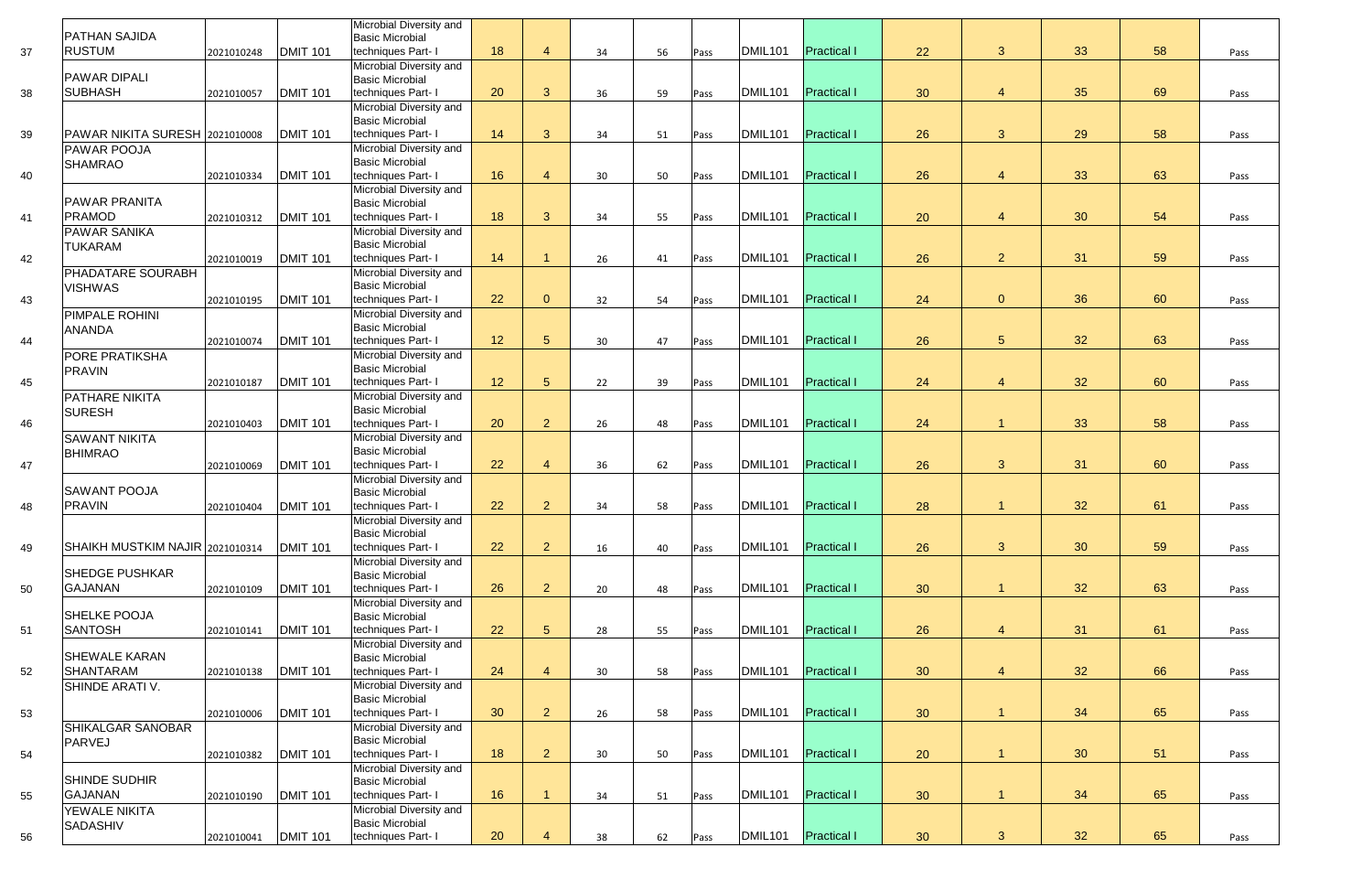|    |                         |                     |                 | Microbial Diversity and |    |    |    |      |                     |                    |    |                |    |    |      |
|----|-------------------------|---------------------|-----------------|-------------------------|----|----|----|------|---------------------|--------------------|----|----------------|----|----|------|
|    | MEMON MOHAMMAD ZAID     |                     |                 | <b>Basic Microbial</b>  |    |    |    |      |                     |                    |    |                |    |    |      |
| 57 | ABDUL                   | 2021010468          | <b>DMIT 101</b> | techniques Part-I       | 4  | 28 | 35 | Pass | DMIL <sub>101</sub> | <b>Practical I</b> |    | 3              | 30 | 39 | Pass |
|    |                         |                     |                 | Microbial Diversity and |    |    |    |      |                     |                    |    |                |    |    |      |
|    | <b>ISAPKAL SAMARTH</b>  |                     |                 | <b>Basic Microbial</b>  |    |    |    |      |                     |                    |    |                |    |    |      |
| 58 | <b>SANTOSH</b>          | 2021010456 DMIT 101 |                 | techniques Part-I       | 28 | 30 | 58 | Pass | DMIL <sub>101</sub> | <b>Practical I</b> | 24 | $\mathbf 0$    | 30 | 54 | Pass |
|    |                         |                     |                 | Microbial Diversity and |    |    |    |      |                     |                    |    |                |    |    |      |
|    | <b>PARIHAR SWAPNALI</b> |                     |                 | <b>Basic Microbial</b>  |    |    |    |      |                     |                    |    |                |    |    |      |
| 59 | <b>SANTOSH</b>          | 2021010576 DMIT 101 |                 | techniques Part-1       | 22 | 36 | 59 | Pass | DMIL <sub>101</sub> | <b>Practical I</b> | 30 | $\overline{0}$ | 33 | 63 | Pass |
|    |                         |                     |                 | Microbial Diversity and |    |    |    |      |                     |                    |    |                |    |    |      |
|    | <b>BABAR RUTVIK</b>     |                     |                 | <b>Basic Microbial</b>  |    |    |    |      |                     |                    |    |                |    |    |      |
| 60 | <b>RAMCHANDRA</b>       | 2021010462 DMIT 101 |                 | techniques Part-1       | 24 | 38 | 64 | Pass | DMIL <sub>101</sub> | <b>Practical I</b> | 30 | ົ              | 32 | 64 | Pass |
|    |                         |                     |                 | Microbial Diversity and |    |    |    |      |                     |                    |    |                |    |    |      |
|    | <b>MATKAR AKANKSHA</b>  |                     |                 | <b>Basic Microbial</b>  |    |    |    |      |                     |                    |    |                |    |    |      |
| 61 | <b>SADASHIV</b>         | 2021012522 DMIT 101 |                 | techniques Part- I      |    | Ab | Ab |      | DMIL <sub>101</sub> | <b>Practical I</b> |    |                | 32 | 32 | Pass |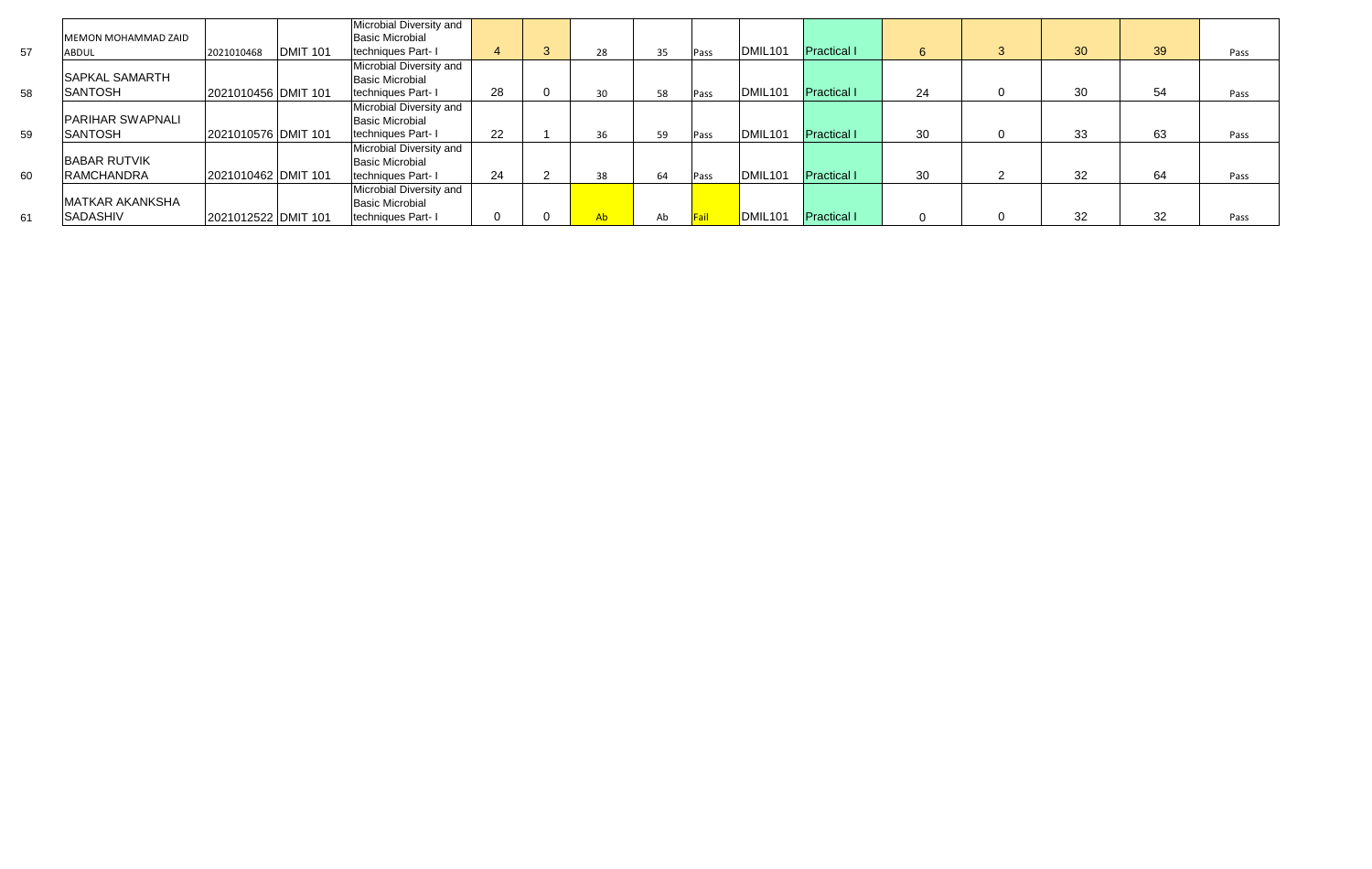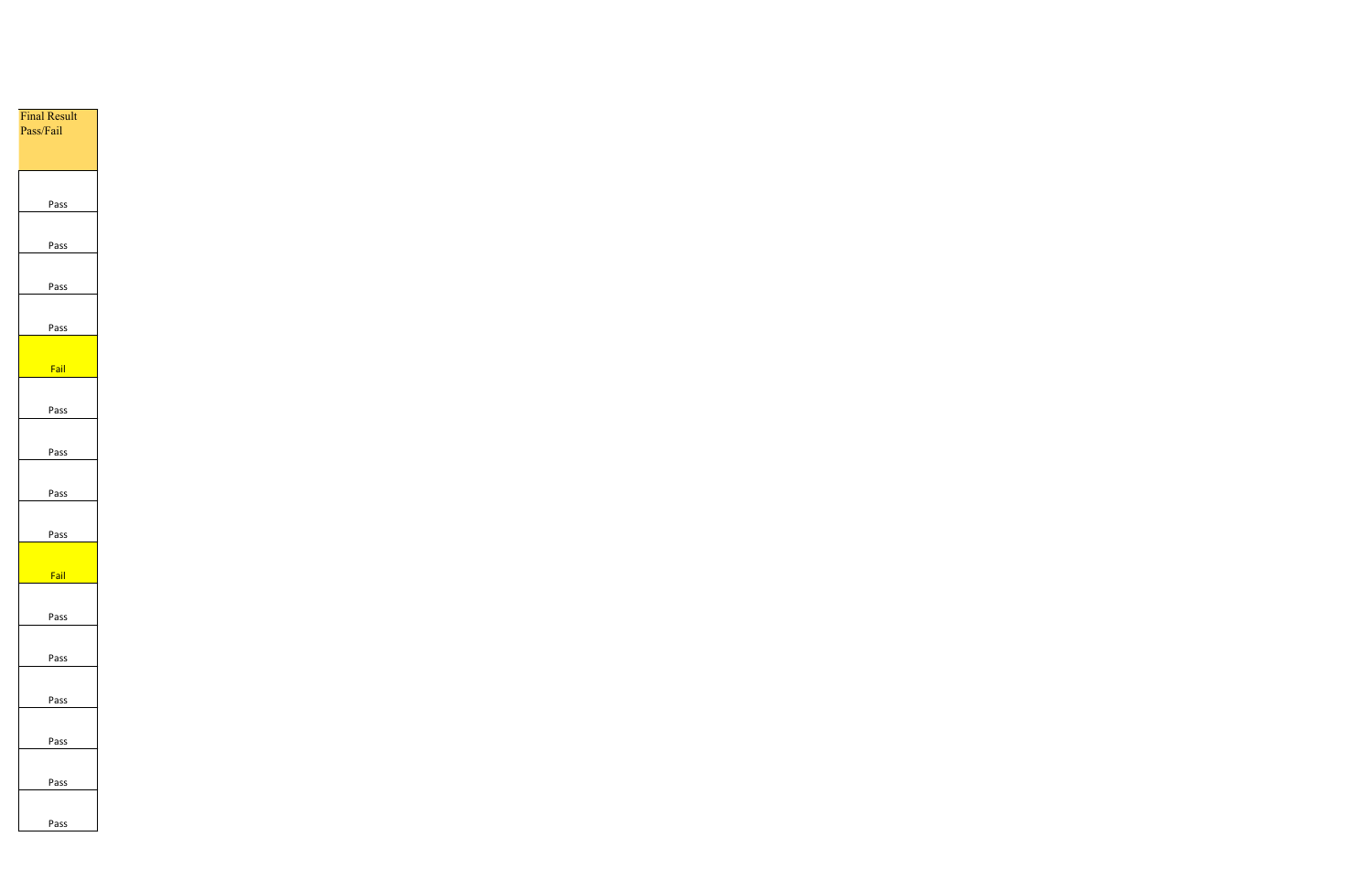| Fail |
|------|
|      |
|      |
| Pass |
|      |
|      |
| Pass |
|      |
|      |
| Pass |
|      |
|      |
| Pass |
|      |
|      |
| Pass |
|      |
|      |
| Pass |
|      |
|      |
| Pass |
|      |
| Pass |
|      |
|      |
| Pass |
|      |
|      |
| Fail |
|      |
|      |
| Pass |
|      |
|      |
| Pass |
|      |
|      |
| Fail |
|      |
|      |
| Pass |
|      |
|      |
| Pass |
|      |
|      |
| Pass |
|      |
|      |
| Pass |
|      |
|      |
| Pass |
|      |
|      |
| Pass |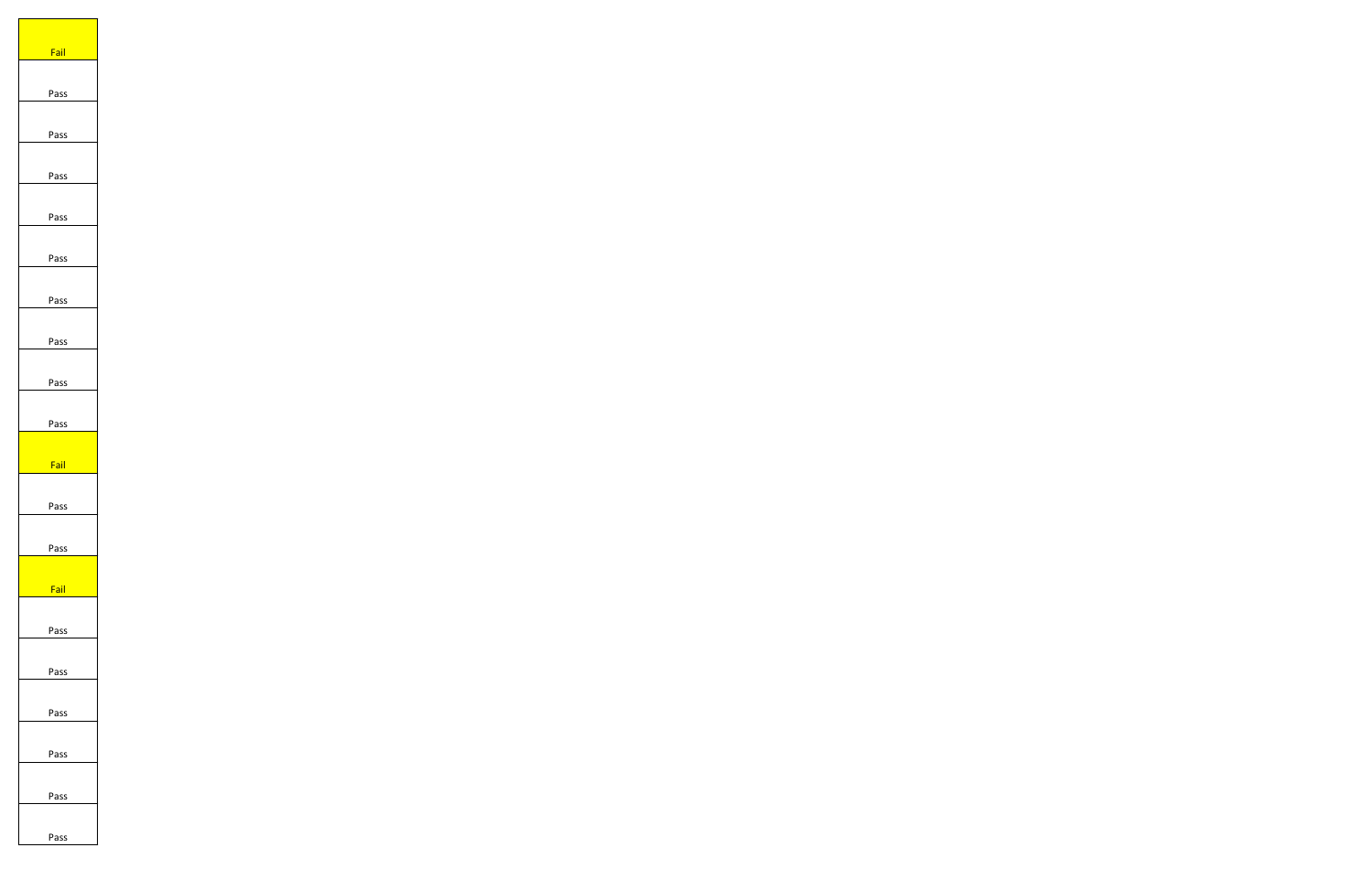| Pass<br>Pass<br>Pass |
|----------------------|
|                      |
|                      |
|                      |
|                      |
|                      |
|                      |
|                      |
|                      |
| Pass                 |
|                      |
| Pass                 |
|                      |
| Pass                 |
|                      |
| Pass                 |
|                      |
| Pass                 |
|                      |
| Pass                 |
|                      |
|                      |
| Pass                 |
|                      |
| Pass                 |
|                      |
| Pass                 |
|                      |
| Pass                 |
|                      |
|                      |
| Pass                 |
|                      |
| Pass                 |
|                      |
| Pass                 |
|                      |
| Pass                 |
|                      |
|                      |
| Pass                 |
|                      |
| Pass                 |
|                      |